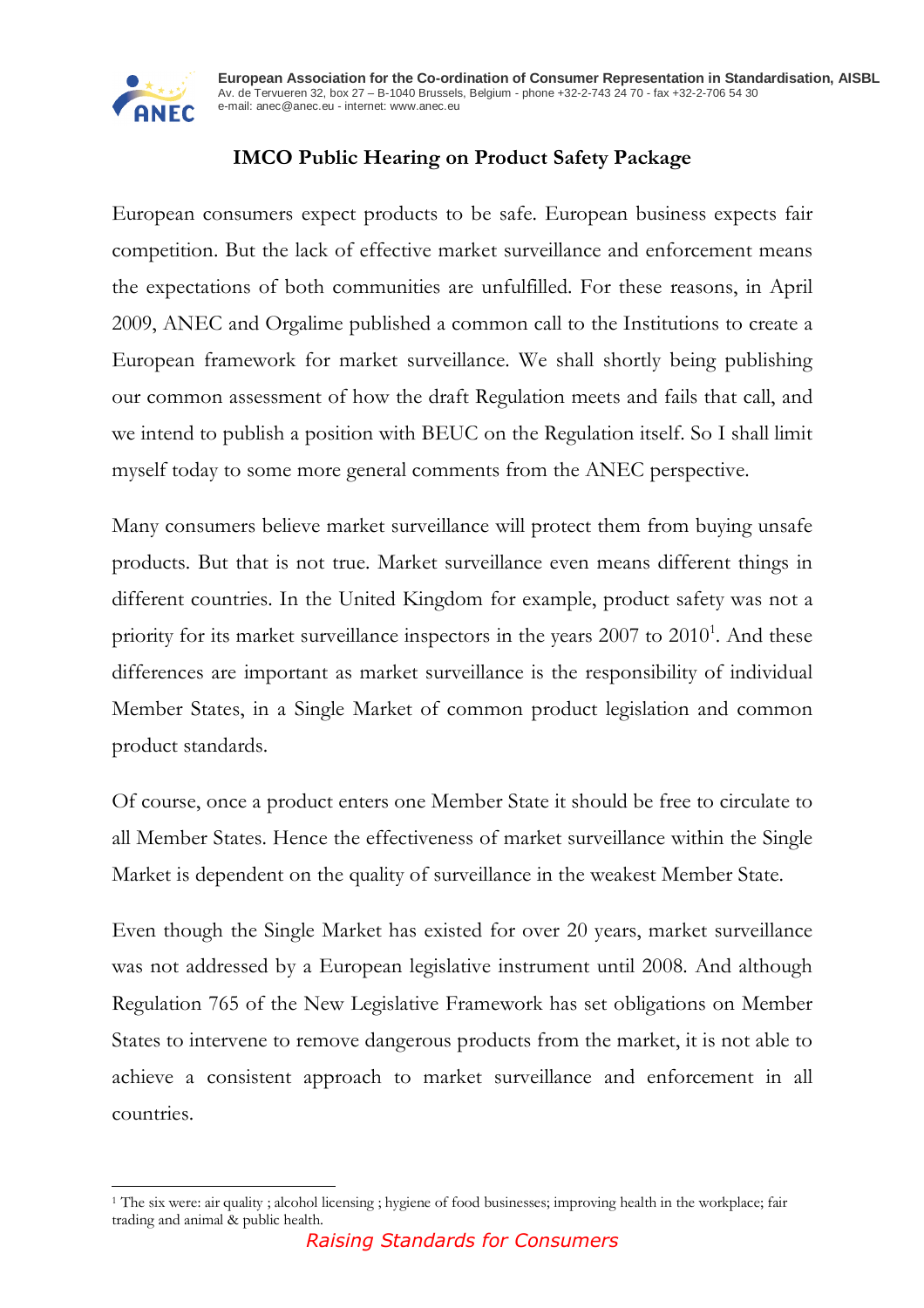Nor could it ensure the commitment of resources at national level, as it is issues such as health, education and the economy that win national elections, even in times of financial stability. Not a commitment to better market surveillance.

Indeed, a study conducted for this very committee in October 2009 showed most Member States did **not** plan to commit more resources, despite the adoption of Regulation 765.

If we need an example of the problems facing the thin line of market surveillance officers, look no further than enforcement of the Commission Decision on the safety of cigarette lighters. It has become a well-known example in the Institutions. According to the Commission, up to 40 deaths and 1.900 injuries each year in the EU are caused by lighters. The victims are often children. The Decision was meant to see the removal of unsafe lighters from the market by 11 March 2008. Yet, in February 2010, 76% of lighters tested were found not to comply with the relevant standards. The market still remains far from clean.

Turning to the Market Surveillance Regulation, it tries to address some loopholes left by Regulation 765. But does it go far enough?

In some ways, it goes too far. The evidence is that the resources now available to market surveillance authorities are not enough to ensure the market is clean of unsafe products, such as non-compliant lighters. But the MSR looks to extend the scope of activities, not only to the safety of workers but also the protection of the environment. All very understandable. But where is the money going to come from? And how? ANEC doubts fees and penalties will be enough to resource a broadened system, if it is also to be effective.